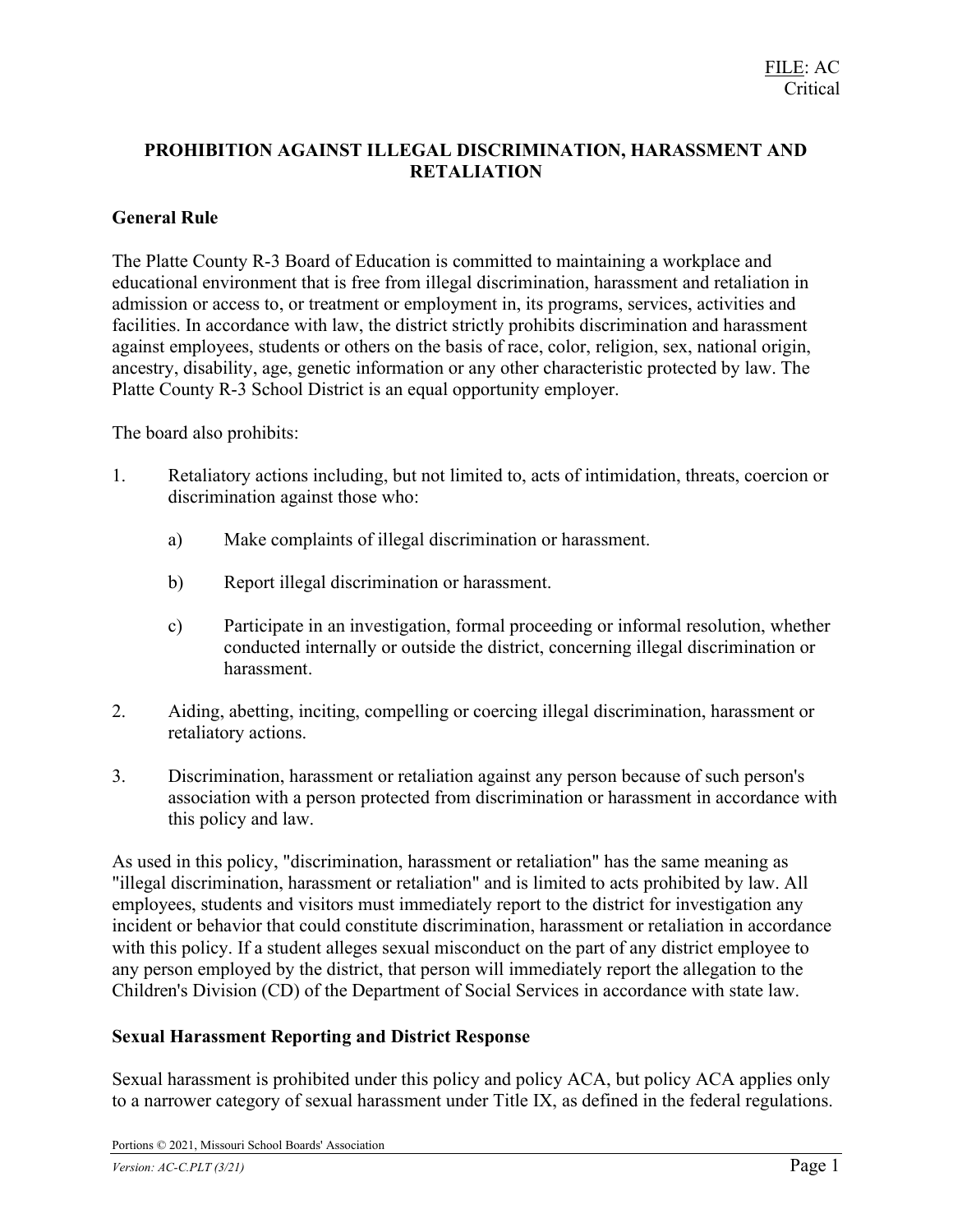FILE: AC Critical

All sexual harassment reports must be made to the Title IX coordinator identified in policy ACA and evaluated for policy ACA applicability. If a sexual harassment report is made to any other district employee, the report must be promptly referred to the Title IX coordinator for intake. Incidents of alleged sexual harassment that are not investigated under policy ACA may be referred for processing under this policy.

### Additional Prohibited Behavior

Behavior that is not unlawful or does not rise to the level of illegal discrimination, harassment or retaliation might still be unacceptable for the workplace or the educational environment. The district encourages students, employees and the public to report such behavior so that it can be promptly addressed, but the grievance process in this policy is reserved for allegations of illegal discrimination, harassment and retaliation.

# Boy Scouts of America Equal Access Act

As required by law, the district will provide equal access to district facilities and related benefits and services and will not discriminate against any group officially affiliated with the Boy Scouts of America, the Girl Scouts of the United States of America or any other youth group designated in applicable federal law.

### School Nutrition Programs

In accordance with federal civil rights law and U.S. Department of Agriculture (USDA) civil rights regulations and policies, the USDA, its agencies, offices and employees, and institutions participating in or administering USDA programs (including the district), are prohibited from discriminating based on race, color, national origin, sex, disability, age or reprisal or retaliation for prior civil rights activity in any program or activity conducted or funded by the USDA. These programs include the National School Lunch Program, the Special Milk Program, the School Breakfast Program and the Summer Food Service Program.

Any person or representative alleging discrimination based on a prohibited basis has the right to file a complaint within 180 days of the alleged discriminatory action with the USDA Office of the Assistant Secretary for Civil Rights or the district's compliance officer using the process outlined in policy EF.

### Interim Measures

When a report is made or the district otherwise learns of potential discrimination, harassment or retaliation, the district will take immediate action to protect the alleged victim, including implementing interim measures. Such interim measures may include, but are not limited to, altering a class seating arrangement, providing additional supervision or suspending an employee pending an investigation. The district will also take immediate steps to prevent retaliation against the alleged victim, any person associated with the alleged victim, or any witnesses or participants in the investigation. These steps may include, but are not limited to, notifying students, employees and others that they are protected from retaliation, ensuring that they know how to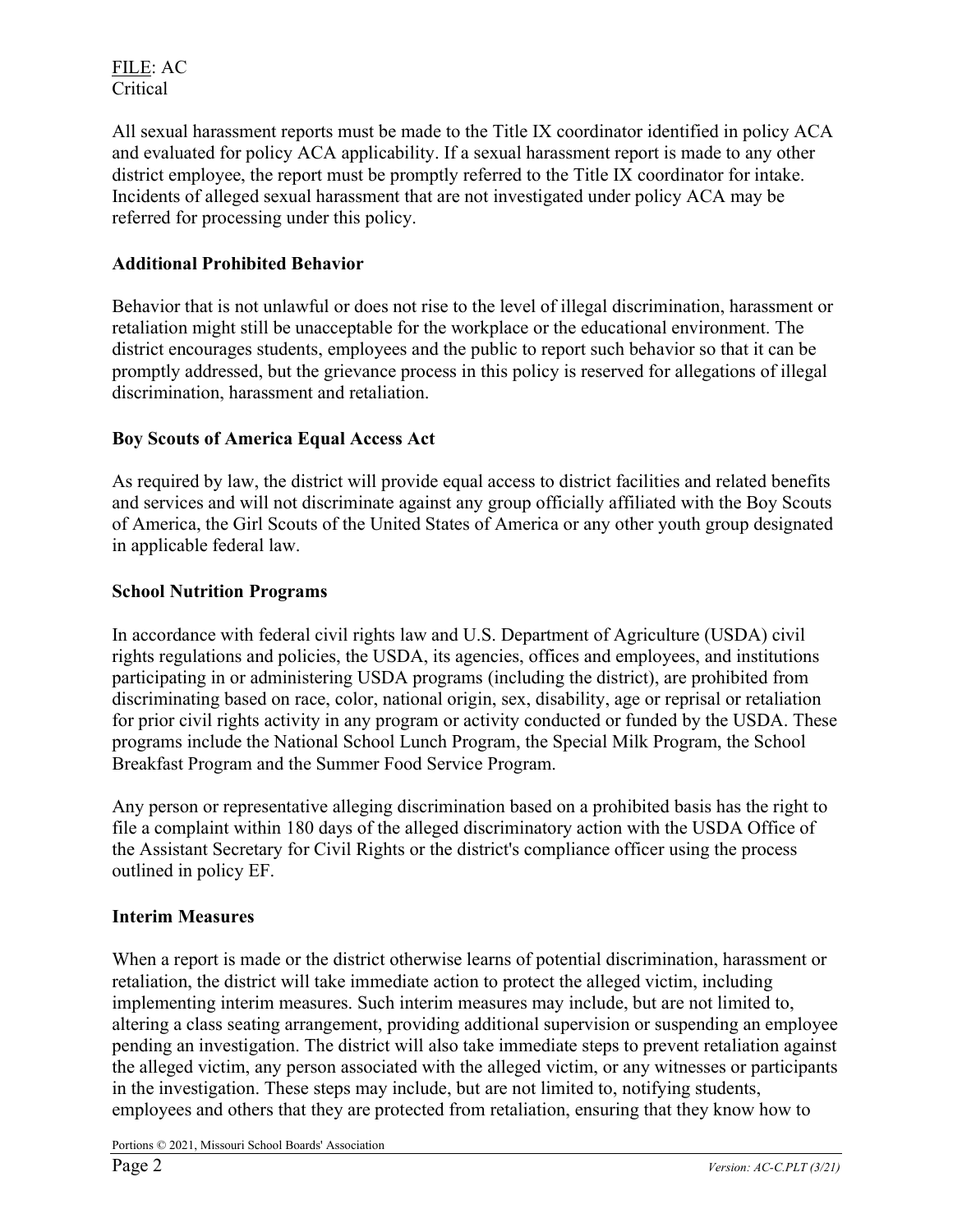report future complaints, and initiating follow-up contact with the complainant to determine if any additional acts of discrimination, harassment or retaliation have occurred.

#### Consequences and Remedies

If the district determines that discrimination, harassment or retaliation have occurred, the district will take prompt, effective and appropriate action to address the behavior, prevent its recurrence and remedy its effects.

Employees who violate this policy will be disciplined, up to and including employment termination. Students who violate this policy will be disciplined, which may include suspension or expulsion. Patrons, contractors, visitors or others who violate this policy may be prohibited from district property or otherwise restricted while on district property. The superintendent or designee will contact law enforcement or seek a court order to enforce this policy when necessary or when actions may constitute criminal behavior.

Students, employees and others will not be disciplined for speech in circumstances where it is protected by law.

In accordance with law and district policy, any person suspected of abusing or neglecting a child will be reported immediately to the CD.

#### **Definitions**

Compliance Officer – The individual responsible for implementing this policy, including the acting compliance officer when performing duties of the compliance officer.

Discrimination – Conferring benefits upon, refusing or denying benefits to, or providing differential treatment to a person or class of persons in violation of law based on race, color, religion, sex, national origin, ancestry, disability, age, genetic information or any other characteristic protected by law, or based on a belief that such a characteristic exists.

Grievance – A verbal or written report (also known as a complaint) of discrimination, harassment or retaliation made to the compliance officer.

Harassment – A form of discrimination, as defined above, that occurs when the school or work environment becomes permeated with intimidation, ridicule or insult that is sufficiently severe or pervasive enough that it unreasonably alters the employment or educational environment.

Behaviors that could constitute illegal harassment include, but are not limited to, the following acts if based on race, color, religion, sex, national origin, ancestry, disability, age, genetic information or any other characteristic protected by law or based on a belief that such a characteristic exists: graffiti; display of written material, pictures or electronic images; name calling, teasing or taunting; insults, derogatory remarks or slurs; jokes; gestures; threatening, intimidating or hostile acts; physical acts of aggression, assault or violence; theft; or damage to property.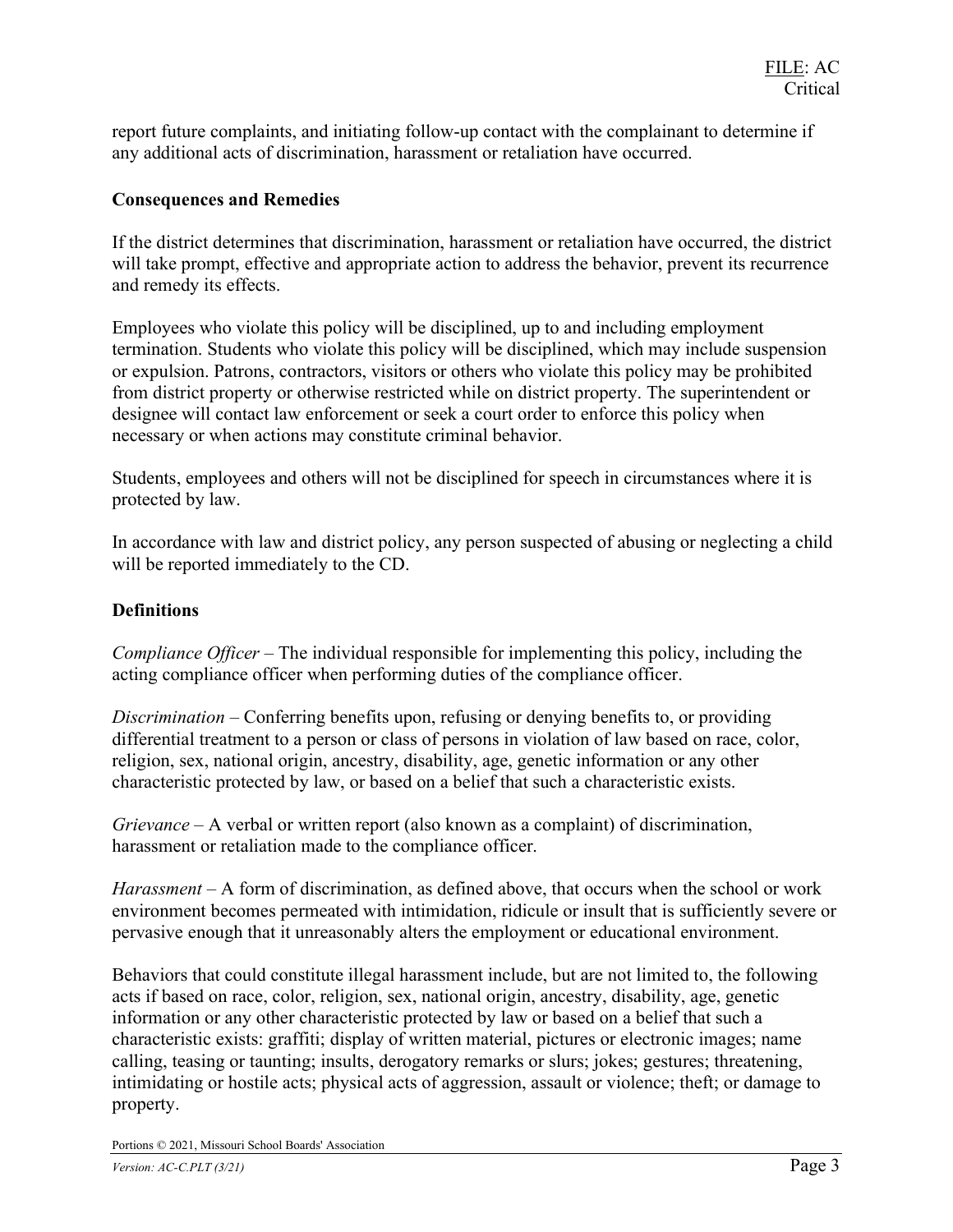Sexual Harassment – A form of discrimination, as defined above, on the basis of sex. Sexual harassment is unwelcome conduct that occurs when a) benefits or decisions are implicitly or explicitly conditioned upon submission to, or punishment is applied for refusing to comply with, unwelcome sexual advances, requests for sexual favors or conduct of a sexual nature; or b) the school or work environment becomes permeated with intimidation, ridicule or insult that is based on sex or is sexual in nature and that is sufficiently severe or pervasive enough to alter the conditions of participation in the district's programs and activities or the conditions of employment. Sexual harassment may occur between members of the same or opposite sex. The district presumes a student cannot consent to behavior of a sexual nature with an adult regardless of the circumstance. "Sexual Harassment under Title IX" is a subset of this definition, and the district's response to qualifying allegations is set forth in policy ACA.

Behaviors that could constitute sexual harassment include, but are not limited to:

- 1. Sexual advances and requests or pressure of any kind for sexual favors, activities or contact.
- 2. Conditioning grades, promotions, rewards or privileges on submission to sexual favors, activities or contact.
- 3. Punishing or reprimanding persons who refuse to comply with sexual requests, activities or contact.
- 4. Graffiti, name calling, slurs, jokes, gestures or communications of a sexual nature or based on sex.
- 5. Physical contact or touching of a sexual nature, including touching of intimate parts and sexually motivated or inappropriate patting, pinching or rubbing.
- 6. Comments about an individual's body, sexual activity or sexual attractiveness.
- 7. Physical sexual acts of aggression, assault or violence, including criminal offenses (such as rape, sexual assault or battery, and sexually motivated stalking) against a person's will or when a person is not capable of giving consent due to the person's age, intellectual disability or use of drugs or alcohol.
- 8. Gender-based harassment and acts of verbal, nonverbal, written, graphic or physical conduct based on sex or sex stereotyping, but not involving conduct of a sexual nature.

*Working Days – Days on which the district's business offices are open.* 

#### Compliance Officer

The board designates the following individual to act as the district's compliance officer: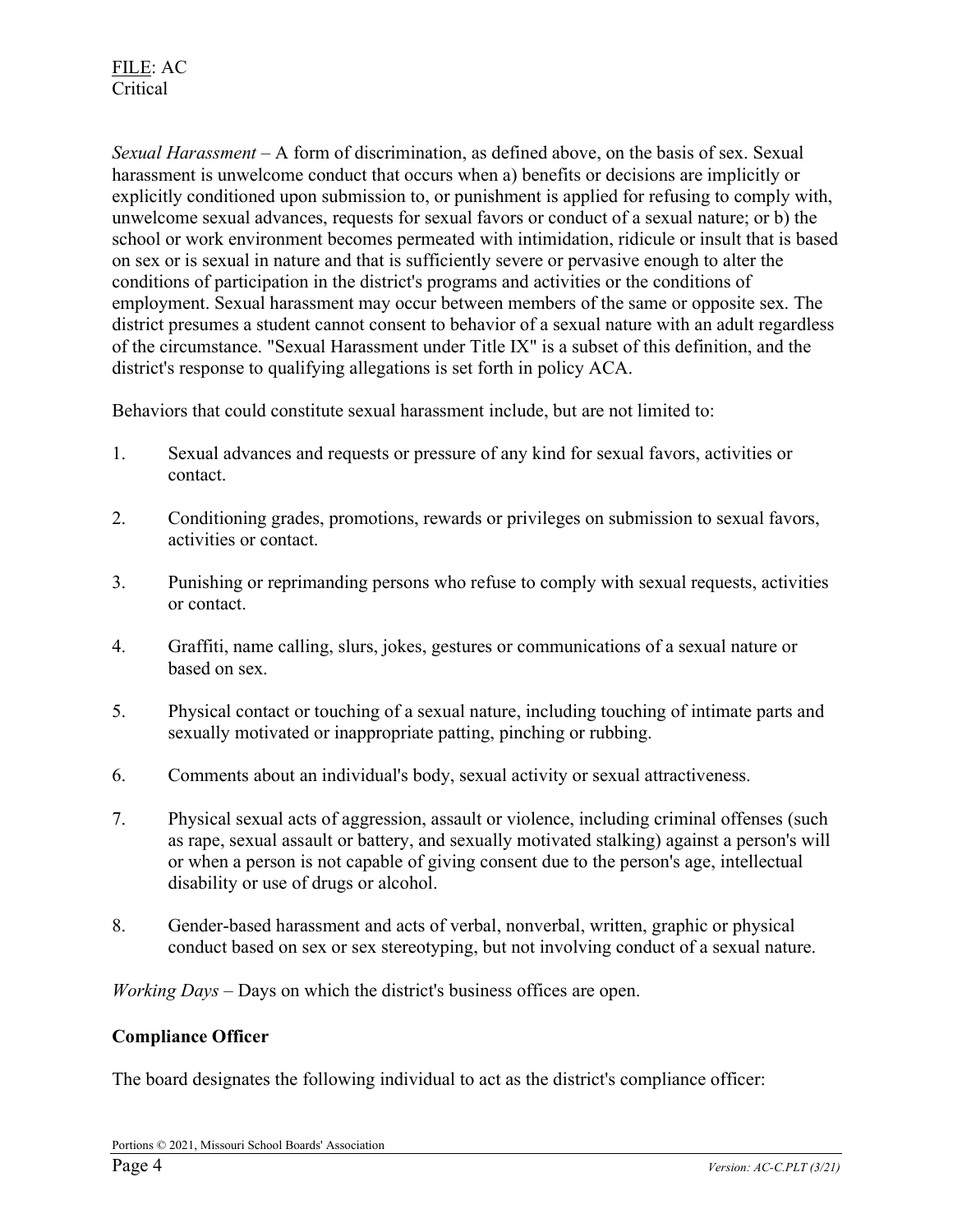Assistant Superintendent of Personnel and Operations 998 Platte Falls Road, Platte City, MO 64079 Phone - (816) 858-5420 ext. 2103, FAX (816) 858-5593 E-mail - gardnerr@platteco.k12.mo.us

In the event the compliance officer is unavailable or is the subject of a report that would otherwise be made to the compliance officer, reports should instead be directed to the acting compliance officer:

Superintendent 998 Platte Falls Road, Platte City, MO 64079 Phone - (816) 858-5420 ext. 2101; FAX (816) 858-5593 E-mail: reikm@platteco.k12.mo.us

For matters within the scope of this policy, the compliance officer or acting compliance officer will:

- 1. Coordinate district compliance with this policy and the law.
- 2. Receive all grievances regarding discrimination, harassment and retaliation in the Platte County R-3 School District except as provided in policy ACA.
- 3. Serve as the district's designated Title VI, Section 504 and Americans with Disabilities Act (ADA) coordinator, as well as the contact person for compliance with other discrimination laws.
- 4. Forward reports of sexual harassment and otherwise assist in Title IX compliance as directed in policy ACA.
- 5. Investigate or assign persons to investigate grievances; monitor the status of grievances to ensure that additional discrimination, harassment and retaliation do not occur; and recommend consequences.
- 6. Review all evidence brought in disciplinary matters to determine whether additional remedies are appropriate and recommend which interim measures should be implemented.
- 7. Determine whether district employees with knowledge of discrimination, harassment or retaliation failed to carry out their reporting duties and recommend disciplinary action, if necessary.
- 8. Communicate regularly with the district's law enforcement unit or other law enforcement point of contact for the district to determine whether any reported crimes constitute potential discrimination, harassment or retaliation.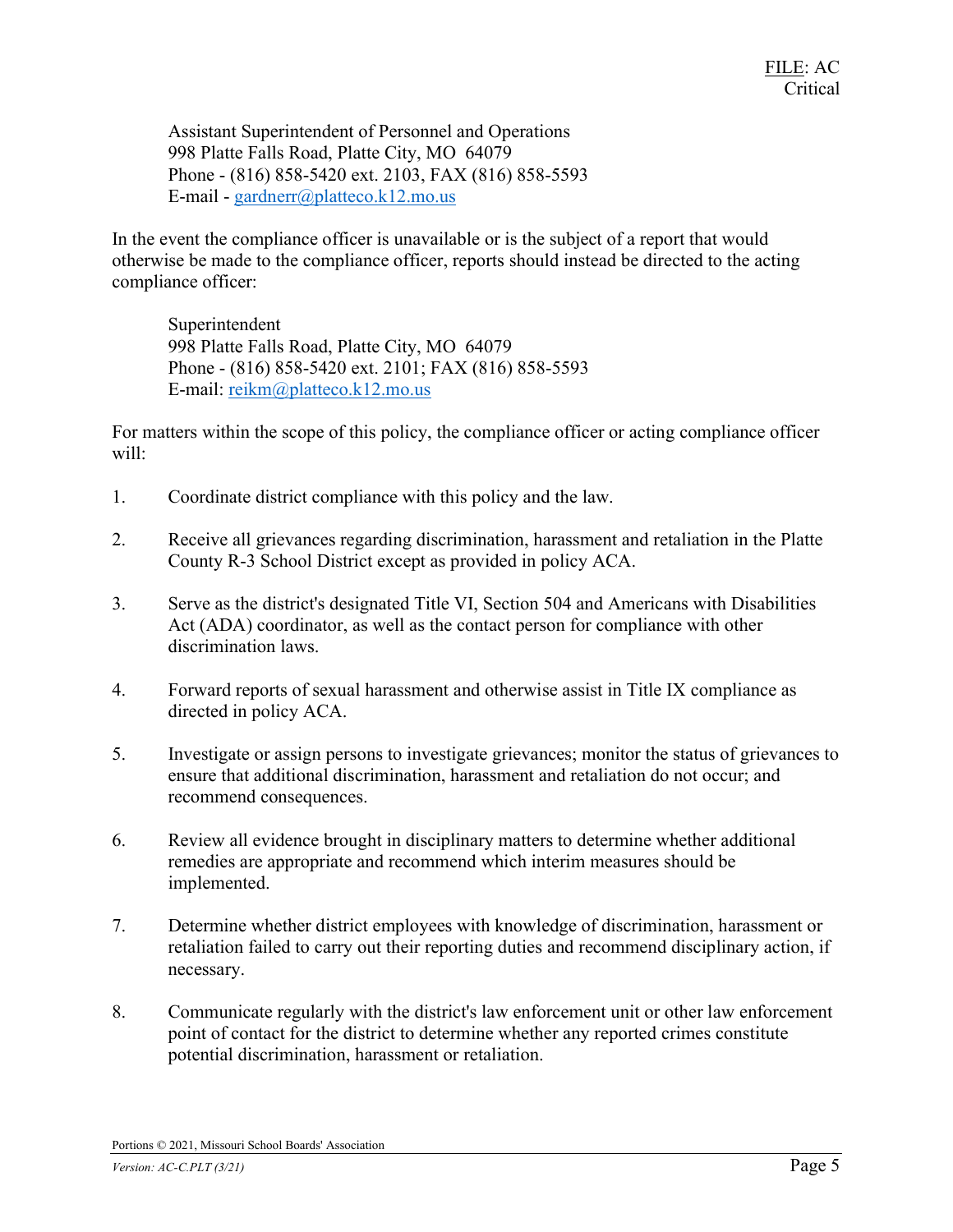- 9. Oversee discrimination, harassment or retaliation grievances, including identifying and addressing any patterns or systemic problems and reporting such problems and patterns to the superintendent or the board.
- 10. Seek legal advice when necessary to enforce this policy.
- 11. Report to the superintendent and the board aggregate information regarding the number and frequency of grievances and compliance with this policy.
- 12. Make recommendations regarding changing this policy or the implementation of this policy.
- 13. Coordinate and institute training programs for district staff and supervisors as necessary to meet the goals of this policy, including instruction in recognizing behavior that constitutes discrimination, harassment and retaliation.
- 14. Periodically review student discipline records to determine whether disciplinary consequences are applied uniformly.
- 15. Perform other duties as assigned by the superintendent.

#### Public Notice

The superintendent or designee will continuously publicize the district's policy prohibiting discrimination, harassment and retaliation and disseminate information on how to report discrimination, harassment and retaliation. Notification of the district's policy will be posted in a public area of each building used for instruction or employment or open to the public. Information will also be distributed annually to employees, parents/guardians and students as well as to newly enrolled students and newly hired employees. District bulletins, catalogs, application forms, recruitment material and the district's website will include a statement that the Platte County R-3 School District does not discriminate in its programs, services, activities, facilities or with regard to employment. The district will provide information in alternative formats when necessary to accommodate persons with disabilities.

### Reporting

Students, employees and others may attempt to resolve minor issues by addressing concerns directly to the person alleged to have violated this policy, but they are not expected or required to do so. Any attempts to voluntarily resolve a grievance will not delay the investigation once a report has been made to the district.

### Reports Involving Sexual Harassment

In cases involving sexual harassment, all persons must report incidents directly to the Title IX coordinator for evaluation under policy ACA. All district employees will instruct all persons seeking to make a report or complaint to communicate directly with the Title IX coordinator.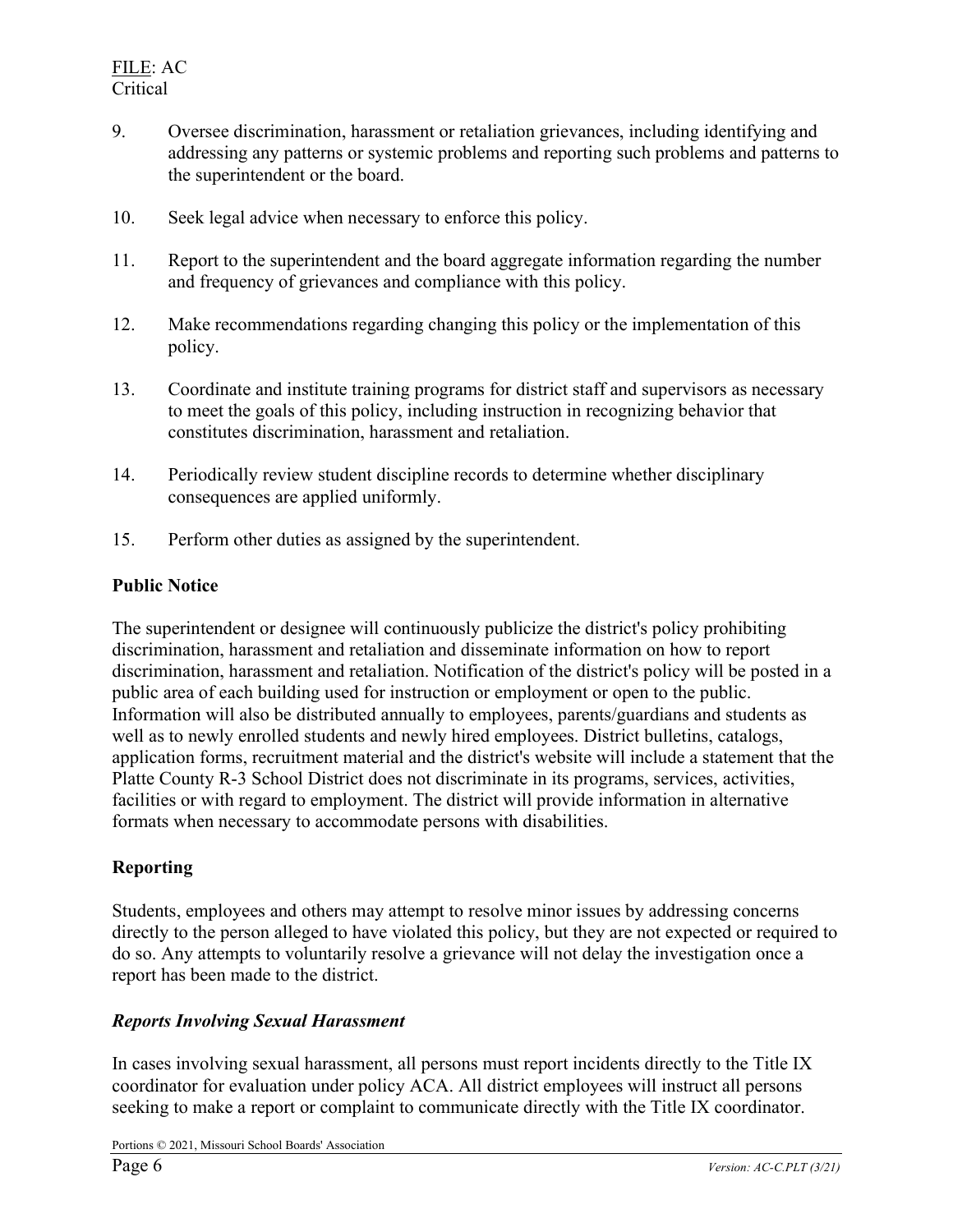Even if the suspected victim of discrimination, harassment or retaliation does not report on their own behalf, district employees are required to report to the Title IX coordinator any observations, rumors or other information about actions prohibited by this policy and policy ACA.

## All Other Reports

Unless the concern is otherwise voluntarily resolved, all persons must report incidents that might constitute discrimination, harassment or retaliation directly to the compliance officer or acting compliance officer. All district employees will instruct all persons seeking to file a grievance to communicate directly with the compliance officer. Even if the suspected victim of discrimination, harassment or retaliation does not file a grievance, district employees are required to report to the compliance officer any observations, rumors or other information about actions prohibited by this policy. If a person refuses or is unable to submit a written complaint, the compliance officer will summarize the verbal complaint in writing. A grievance is not needed for the district to act upon finding a violation of law, district policy or district expectations.

Even if a grievance under this policy is not directly filed, if the compliance officer otherwise learns about possible discrimination, harassment or retaliation, including violence, the district will conduct a prompt, impartial, adequate, reliable and thorough investigation to determine whether unlawful conduct occurred and will implement the appropriate interim measures if necessary.

#### Student-on-Student Harassment

Building-level administrators are in a unique position to identify and address discrimination, harassment and retaliation between students, particularly when behaviors are reported through the normal disciplinary process and not through a grievance. In general, administrators can immediately discipline a student for prohibited behavior in accordance with the district's discipline policy. However, if sexual harassment is observed or alleged, the administrator must consult the Title IX coordinator to determine policy ACA's applicability to the reported facts or allegations prior to imposing discipline. Administrators will report all incidents as directed in the "Reporting" section of this policy and will direct the parent/guardian and student to the compliance officer for further assistance. In cases not being handled under policy ACA, the compliance officer may determine that the incident has been appropriately addressed or recommend additional action.

### Investigation

The district will use the investigation process outlined in this section for any grievance filed under this policy (AC).

The district will immediately investigate all grievances submitted under this policy. All persons are required to cooperate fully in the investigation. The district compliance officer or other designated investigator may utilize an attorney or other professionals to conduct the investigation and/or serve in other roles and capacities under the procedures for grievance processing.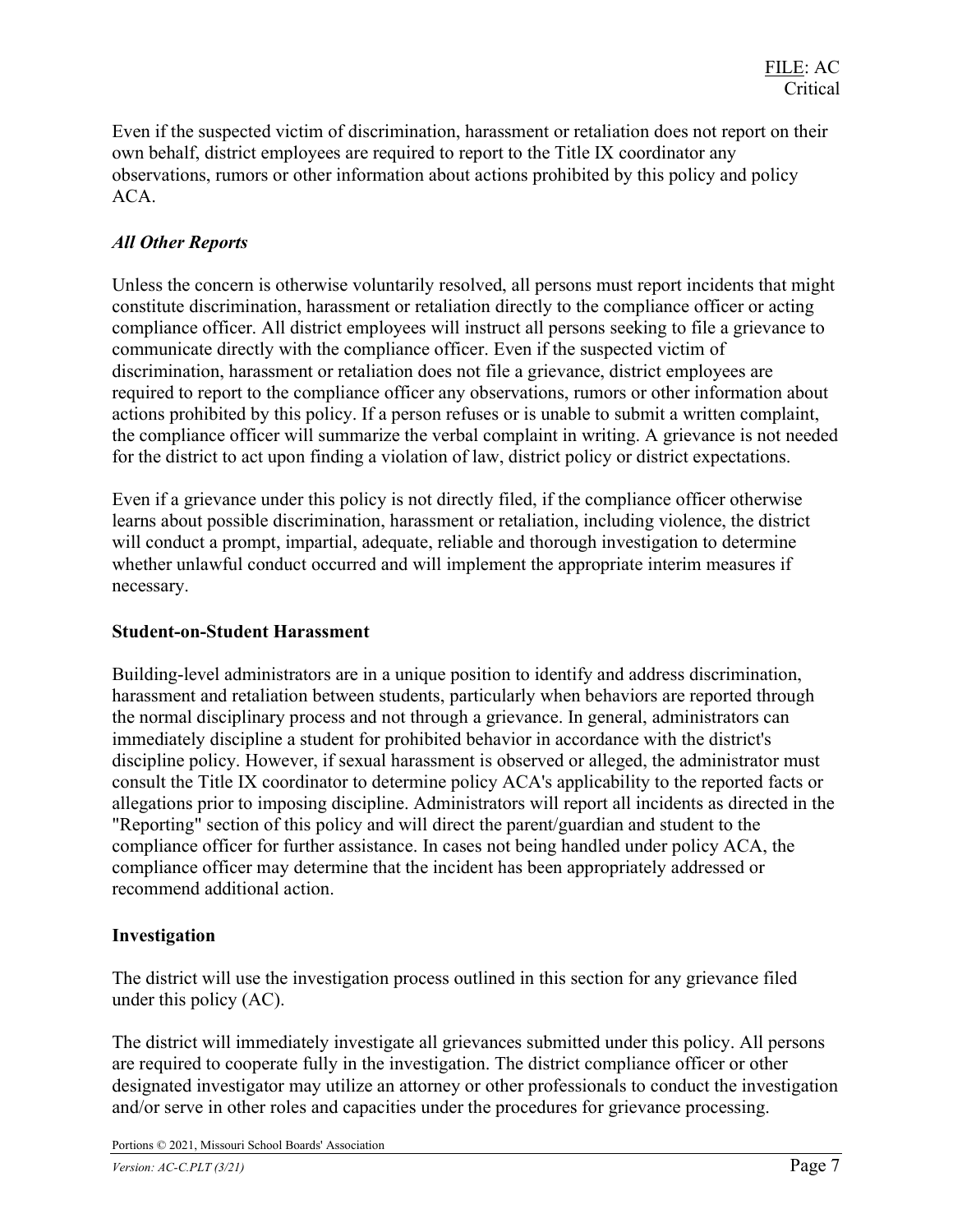The district does not assume responsibility or liability for actions that are unrelated to the district's programs or activities. However, the district may investigate any behavior that occurs on or off district property to the extent that such an investigation is necessary for the district to meet its legal obligations to address discrimination, harassment and retaliation that negatively impact the education or work environment. The district will address such behavior only to the extent that the district has the legal authority to do so.

In determining whether alleged conduct constitutes discrimination, harassment or retaliation, the district will consider the surrounding circumstances, the nature of the behavior, the relationships between the parties involved, past incidents, the context in which the alleged incidents occurred and all other relevant information. Whether a particular action or incident constitutes a violation of this policy requires a determination based on all the facts and surrounding circumstances. If, after investigation, school officials determine that it is more likely than not (the preponderance of the evidence standard) that discrimination, harassment or other prohibited behavior has occurred, the district will take prompt and effective corrective action in accordance with law.

### Collaboration with Outside Enforcement Agencies

In the event an outside enforcement agency is investigating the same allegation of discrimination, harassment or retaliation or a similar allegation, the district will make a preliminary inquiry, then follow the outside enforcement agency's investigation and response procedures instead of the formal district grievance process. During the inquiry, if the district determines that a reasonable basis for concluding this policy was violated exists, it will enforce appropriate interim measures while ensuring due process to the alleged perpetrator when required. When requested by law enforcement, the district may reasonably delay its own investigation to permit law enforcement to conduct the criminal investigation process.

### Grievance Process Overview

- 1. If a person designated to hear a grievance or appeal is the subject of the grievance, the compliance officer may designate an alternative person to hear the grievance, or the next highest step in the grievance process will be used. For example, if the grievance involves the superintendent, the compliance officer may designate someone outside the district to hear the grievance in lieu of the superintendent, or the grievance may be heard directly by the board.
- 2. An extension of the investigation and reporting deadlines may be warranted if extenuating circumstances exist as determined by the district's compliance officer. The person filing the complaint will be notified when deadlines are extended. If more than twice the allotted time has expired without a response, the appeal may be taken to the next level.
- 3. Failure of the person filing the grievance to appeal within the timelines given will be considered acceptance of the findings and remedial action taken.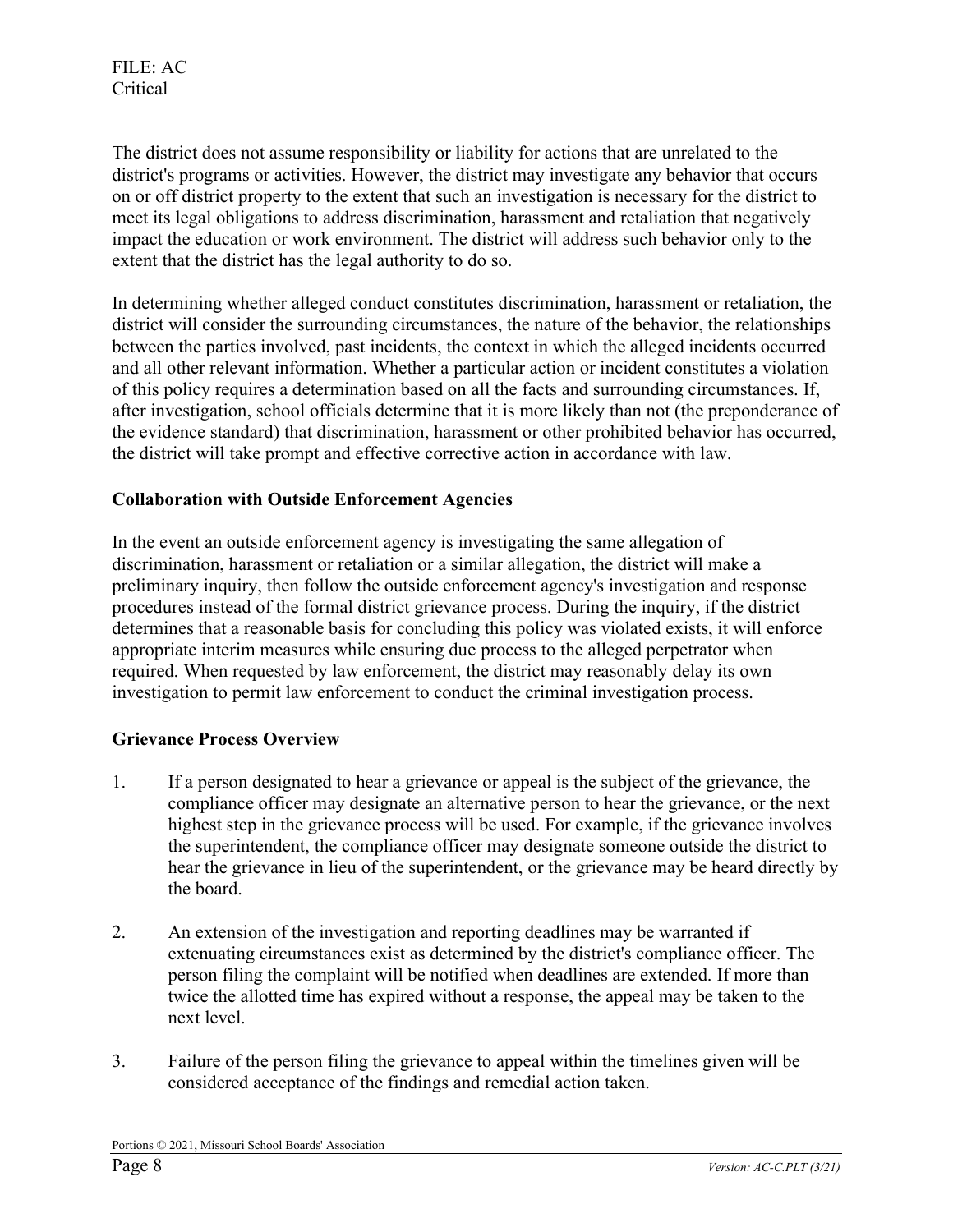- 4. To the extent permitted by law, the district will investigate all grievances filed under this policy even if an outside enforcing agency, such as the Office for Civil Rights, law enforcement or the CD, is also investigating a complaint arising from the same circumstances.
- 5. The district will share information regarding an individually identifiable student or employee with the person filing the grievance or other persons only as allowed by law and in accordance with board policy.
- 6. Upon receiving a grievance, district administrators or supervisors, after consultation with the compliance officer, will implement interim measures as described in this policy if necessary to prevent further potential discrimination, harassment or retaliation during the pending investigation.

### Grievance Process

1. Level I – A grievance is filed with the district's compliance officer. The compliance officer may conduct the Level I investigation or assign an administrator or other qualified individual to conduct the investigation. If the compliance officer determines that the grievance allegations involve sexual harassment under policy ACA, the report will be routed accordingly.

An investigation will commence no later than five working days after the compliance officer receives the grievance. The investigator shall conduct a prompt, impartial, adequate, reliable and thorough investigation, including the opportunity for the person filing the grievance and other parties involved to identify witnesses and provide information and other evidence. The investigator will evaluate all relevant information and documentation relating to the grievance.

Within 30 working days of receiving the grievance, the investigator will complete a written report that summarizes the investigation and makes determinations as to the facts and whether the facts constitute a violation of this policy based on the appropriate legal standards. If someone other than the compliance officer conducted the investigation, the compliance officer will receive the report and either adopt the report as submitted or modify and complete the report upon further investigation and/or review of applicable policy and law. If a violation of this policy is found, the compliance officer will recommend corrective action to the superintendent to address the discrimination, harassment or retaliation; prevent recurrence; and remedy its effects. The person who filed the grievance, the victim if someone other than the victim filed the grievance, and any alleged perpetrator will be notified in writing, within five working days of the completion of the report, in accordance with law and district policy, regarding whether the district's compliance officer or designee determined that district policy was violated.

2. Level II – Within five working days after receiving the Level I decision, the person filing the grievance, the victim if someone other than the victim filed the grievance, or any alleged perpetrator may appeal the compliance officer's decision to the superintendent by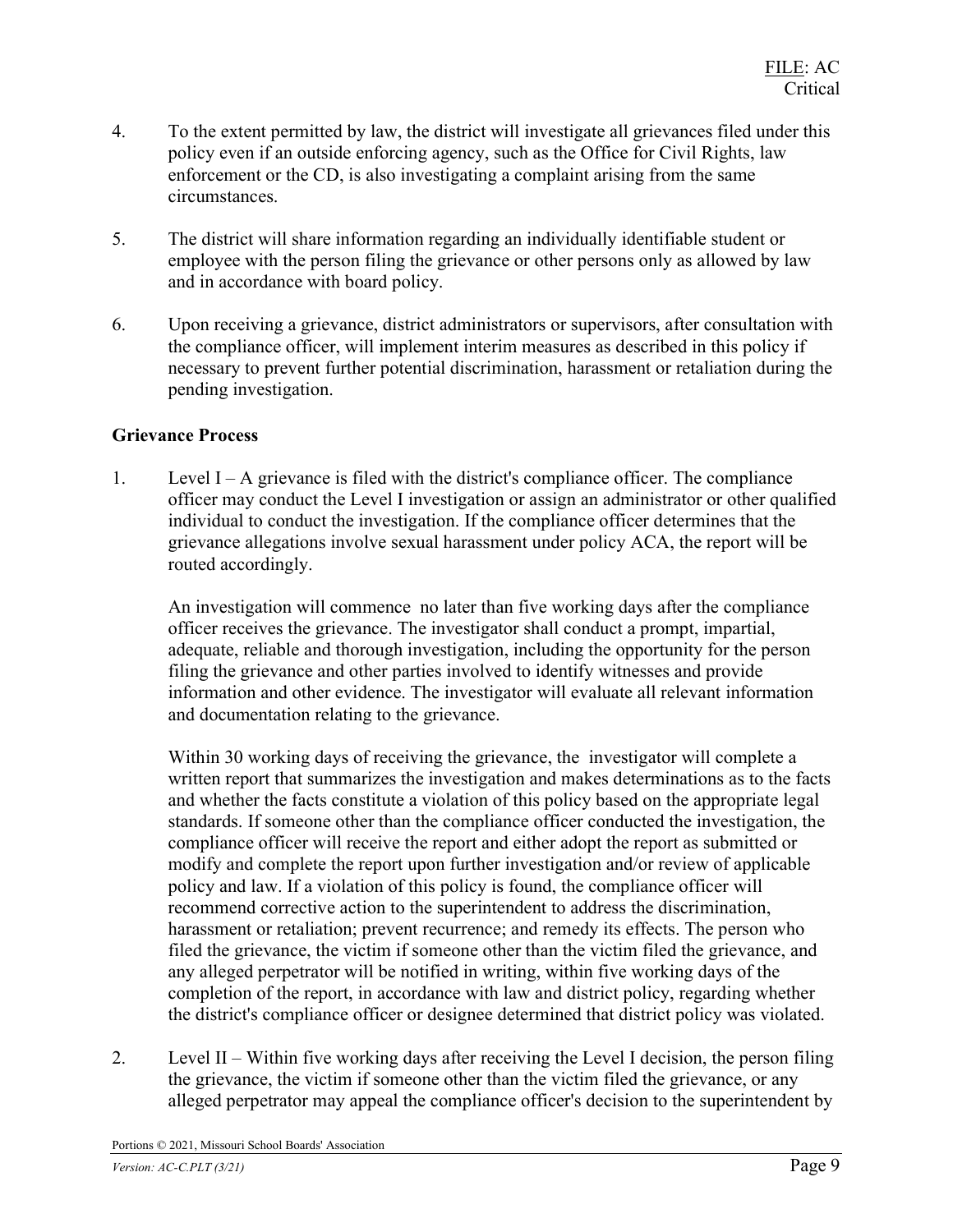notifying the superintendent in writing. The superintendent may designate another person (other than the compliance officer) to review the matter when appropriate.

Within ten working days, the superintendent will complete a written decision on the appeal, stating whether a violation of this policy is found and, if so, stating what corrective actions will be implemented. If someone other than the superintendent conducts the appeal, the superintendent will review and sign the report before it is given to the person appealing. A copy of the appeal and decision will be given to the compliance officer or acting compliance officer. The person who initially filed the grievance, the victim if someone other than the victim filed the grievance, and any alleged perpetrator will be notified in writing, within five working days of the superintendent's decision, regarding whether the superintendent or designee determined that district policy was violated.

3. Level III – Within five working days after receiving the Level II decision, the person filing the grievance, the victim if someone other than the victim filed the grievance, or any alleged perpetrator may appeal the superintendent's decision to the board by notifying the board secretary in writing. The person filing the grievance and the alleged perpetrator will be allowed to address the board, and the board may call for the presence of other persons the board deems necessary. The board will issue a decision within 30 working days for implementation by the administration. The board secretary will give the compliance officer or acting compliance officer a copy of the appeal and decision. The person who filed the grievance, the victim if someone other than the victim filed the grievance, and the alleged perpetrator will be notified in writing, within five working days of the board's decision, in accordance with law and district policy, regarding whether the board determined that district policy was violated. The decision of the board is final.

# Confidentiality and Records

To the extent permitted by law and in accordance with board policy, the district will keep confidential the identity of the person filing a grievance and any grievance or other document that is generated or received pertaining to grievances. Information may be disclosed if necessary to further the investigation, appeal or resolution of a grievance, or if necessary to carry out interim or disciplinary measures. The district will disclose information to the district's attorney, law enforcement, the CD and others when necessary to enforce this policy or when required by law. In implementing this policy, the district will comply with state and federal laws regarding the confidentiality of student and employee records. Information regarding any resulting employee or student disciplinary action will be maintained and released in the same manner as any other disciplinary record. The district will keep any documentation created in investigating the complaint including, but not limited to, documentation considered when making any conclusions, in accordance with the Missouri Secretary of State's retention manuals and as advised by the district's attorney.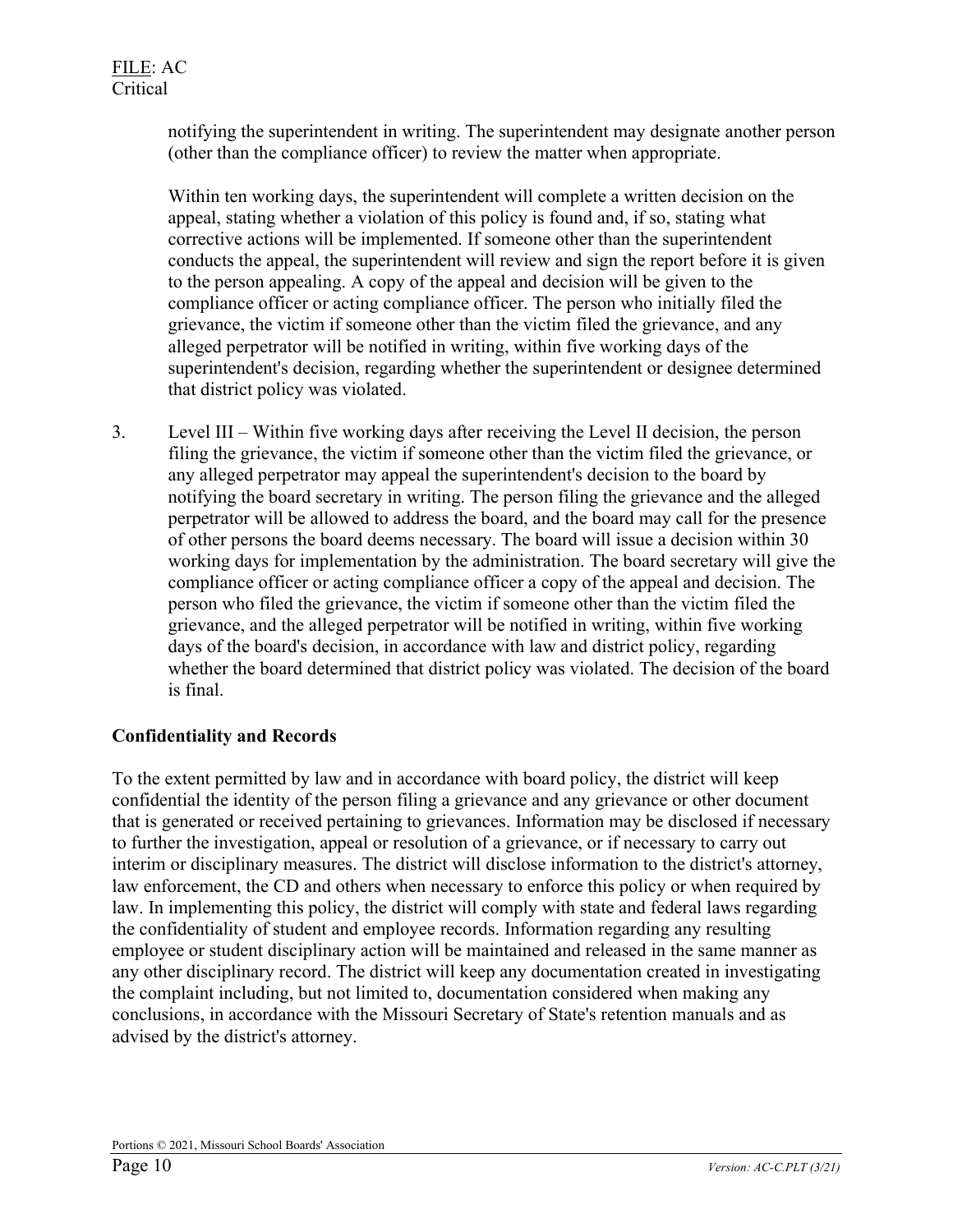## **Training**

The district will provide training to employees on identifying and reporting acts that may constitute discrimination, harassment or retaliation. The district will instruct employees to make all reports to the district's compliance officer or acting compliance officer (or Title IX coordinator for sexual harassment, per policy ACA) and will provide current contact information for these persons. The district will inform employees of the consequences of violating this policy and the remedies the district may use to rectify policy violations. All employees will have access to the district's current policy, required notices and complaint forms. The district will provide training to any person responsible for investigating potential discrimination, harassment or retaliation.

The district will provide information to parents/guardians and students regarding this policy and will provide age-appropriate instruction to students.

### Note: The reader is encouraged to check the index located at the beginning of this section for other pertinent policies and to review administrative procedures and/or forms for related information.

| 12/16/1999                                                             |
|------------------------------------------------------------------------|
| 01/18/2001; 11/15/2007; 06/21/2012; 07/17/2014; 07/18/2019; 12/16/2021 |
| BCC, Appointed Board Officials                                         |
| ECG, Animals on District Property                                      |
| EFB, Free and Reduced-Price Food Service<br>EHB, Technology Usage      |
|                                                                        |
| GBAD, Telework                                                         |
| GBCB, Staff Conduct                                                    |
| GBCC, Staff Use of Communication Devices                               |
| GBH, Staff/Student Relations                                           |
| GBL, Personnel Records                                                 |
| GBLB, References                                                       |
| GCBA, Professional Staff Compensation                                  |
| GCD, Professional Staff Recruiting and Hiring                          |
| GCPB, Resignation of Professional Staff Members                        |
| GCPD, Suspension of Professional Staff Members                         |
| GCPE, Termination of Professional Staff Members                        |
| GCPF, Renewal of Professional Staff Members                            |
| GDBA, Support Staff Compensation                                       |
| GDC, Support Staff Recruiting and Hiring                               |
| GDPB, Resignation of Support Staff Members                             |
| GDPD, Suspension of Support Staff Members                              |
| GDPE, Nonrenewal and Termination of Support Staff Members              |
| IGAEB, Sexual Health Instruction                                       |
|                                                                        |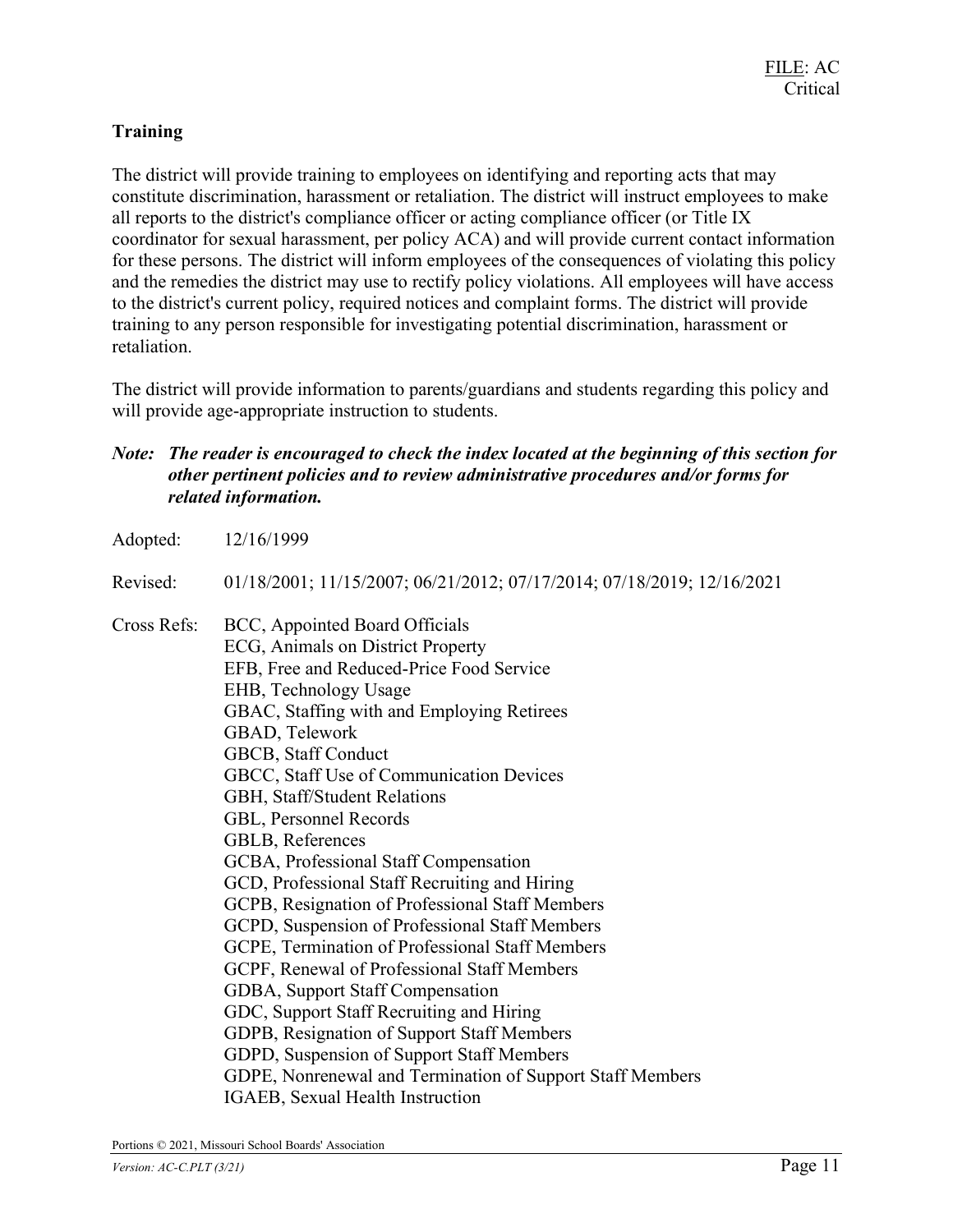IGB, Accommodation of Students with Disabilities IGBA, Special Education IGBCB, Programs for Migratory Students IGBH, Programs for English Learners IGCD, Virtual Courses IGD, District-Sponsored Extracurricular Activities and Groups IICC, School Volunteers INC, Speakers at District Events IND, Ceremonies and Observances JFCF, Bullying JFCG, Hazing JG, Student Discipline JHCF, Student Allergy Prevention and Response JHG, Reporting and Investigating Child Abuse and Neglect KG, Community Use of District Facilities KK, Visitors to District Property/Events KL, Public Concerns and Complaints KLA, Concerns and Complaints Regarding Federal Programs

MSIP Refs: G-1, I-8

Legal Refs: §§ 105.255, 160.261, 162.068, 213.010 - .137, 290.400 - .450, RSMo. Individuals with Disabilities Education Act, 20 U.S.C. §§ 1400 - 1417 Title IX of the Education Amendments of 1972, 20 U.S.C. § 1681 Boy Scouts of America Equal Access Act, 20 U.S.C. § 7905 Equal Pay Act, 29 U.S.C. § 206(d) Age Discrimination in Employment Act, 29 U.S.C. §§ 621 - 631 The Rehabilitation Act of 1973, Section 504, 29 U.S.C. § 794 Title VI of the Civil Rights Act of 1964, 42 U.S.C. §§ 2000d - 2000d-7 Title VII of the Civil Rights Act of 1964, 42 U.S.C. §§ 2000e-1 - 2000e-17 Genetic Information Nondiscrimination Act, 42 U.S.C. §§ 2000ff - 2000ff-11 Age Discrimination Act of 1975, 42 U.S.C. §§ 6101 - 6107 Americans with Disabilities Act, 42 U.S.C. §§ 12101 - 12213 Richard B. Russell National School Lunch Act, 42 U.S.C. §§ 1751 - 1760 Child Nutrition Act of 1966, 42 U.S.C. §§ 1777 - 1785 7 C.F.R. Parts 210, 215, 220 and 225 34 C.F.R. Part 106 Bostock v. Clayton County, 590 U.S. \_\_\_, 140 S.Ct. 1741 (2020) Jackson v. Birmingham Bd. of Educ., 544 U.S. 167 (2005) Davis v. Monroe County Bd. of Educ., 526 U.S. 629 (1999) Faragher v. City of Boca Raton, 524 U.S. 775 (1998) Burlington Indust. v. Ellerth, 524 U.S. 742 (1998) Gebser v. Lago Vista Ind. Sch. Dist., 524 U.S. 274 (1998) Oncale v. Sundowner Offshore Serv., 523 U.S. 75 (1998) Harris v. Forklift Syst., Inc., 510 U.S. 17 (1993)